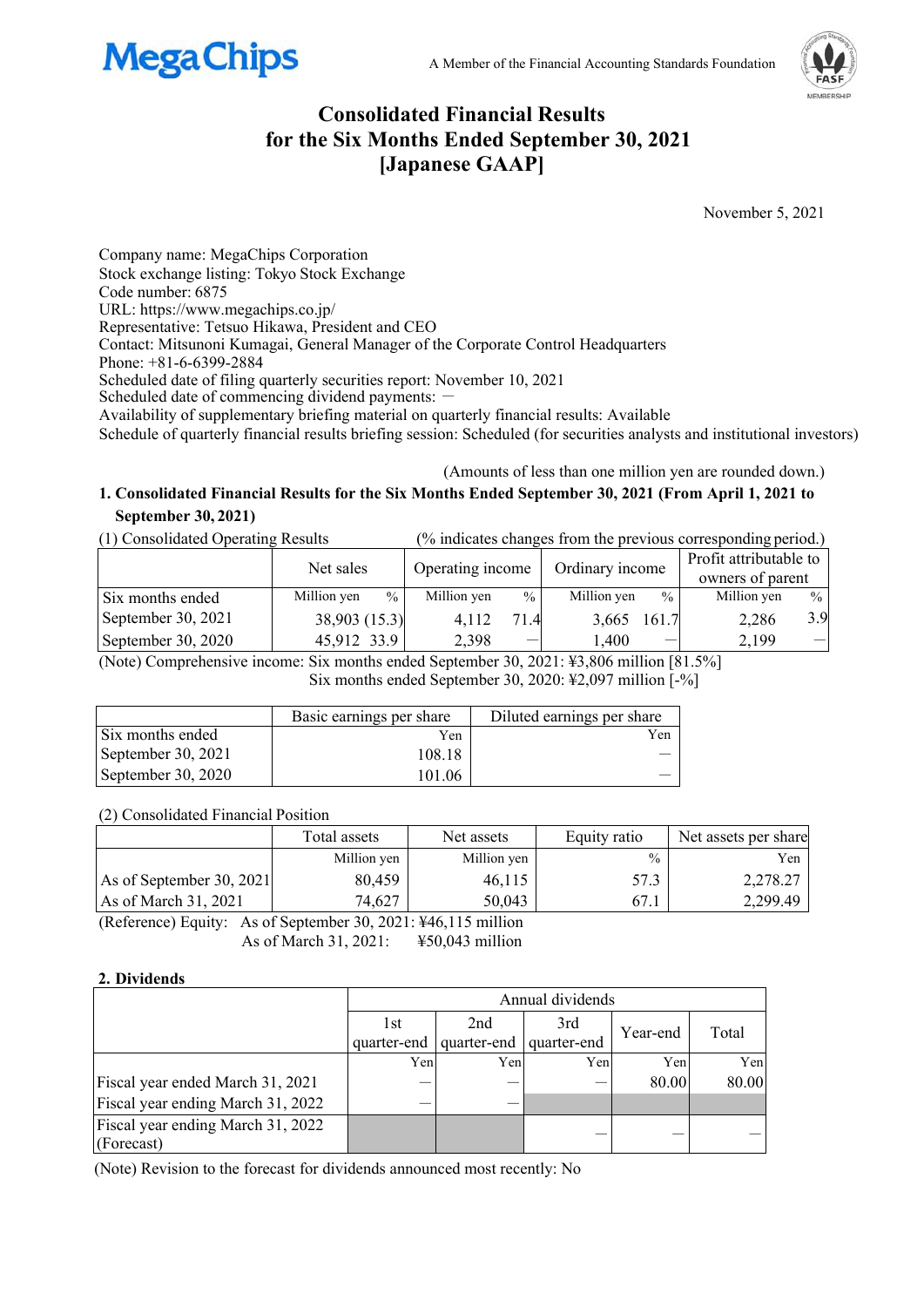We pay dividends once per year based on the basic policy for profit distribution, using the year-end date as the record date. Since the concrete dividend forecast is yet to be decided, "–" is shown for the year-end dividend.

## **3. Consolidated Financial Results Forecast for the Fiscal Year Ending March 31, 2022 (From April 1, 2021 to March 31, 2022)**

| (% indicates changes from the previous corresponding period.) |             |       |                  |      |                 |      |                                            |               |                             |
|---------------------------------------------------------------|-------------|-------|------------------|------|-----------------|------|--------------------------------------------|---------------|-----------------------------|
|                                                               | Net sales   |       | Operating income |      | Ordinary income |      | Profit attributable to<br>owners of parent |               | Basic earnings<br>per share |
|                                                               | Million yen |       | % Million yen    |      | % Million yen   |      | % Million yen                              | $\frac{0}{0}$ | Yen                         |
| Full year                                                     | 76,000      | (9.3) | 6,000            | 19.4 | 6.000           | 53.3 | 4,000                                      | (80.9)        | 197.60                      |

(Note) Revision to the financial results forecast announced most recently: Yes

#### **\* Notes**

(1) Changes in significant subsidiaries during the six months ended September 30, 2021 (changes in specified subsidiaries resulting in changes in scope of consolidation): Yes

New: 1 (MegaChips VC USA LLC)

Exception: –

- (2) Accounting policies adopted specially for the preparation of quarterly consolidated financial statements: Yes
- (3) Changes in accounting policies, changes in accounting estimates and retrospective restatement
	- 1) Changes in accounting policies due to the revision of accounting standards: Yes
	- 2) Changes in accounting policies other than 1) above: No
	- 3) Changes in accounting estimates: No
	- 4) Retrospective restatement: No
- (4) Number of shares outstanding (common stock)
	- 1) Number of outstanding shares at the end of the period (including treasury stock) September 30, 2021: 23,038,400 shares March 31, 2021: 23,038,400 shares
	- 2) Number of shares of treasury stock at the end of the period September 30, 2021: 2,797,053 shares March 31, 2021: 1.275,531 shares
	- 3) Average number of shares outstanding during the period Six months ended September 30, 2021: 21,131,969 shares
		- Six months ended September 30, 2020: 21,762,980 shares

\* Quarterly financial results are outside the scope of quarterly review by Certified Public Accountants or audit corporations.

\* Explanation of the proper use of financial results forecast and other notes (Note on the forward-looking statements)

The earnings forecasts and other forward-looking statements herein are based on information available to the Company and certain assumptions deemed reasonable as of the date of publication of this document. The Company does not guarantee the forecast results. Actual results may differ significantly from these forecasts due to a wide range of factors.

(Method to acquire supplementary documents for quarterly financial results)

Supplementary briefing material on quarterly financial results will be presented on the Company's website immediately after disclosure of the summary of consolidated quarterly financial results.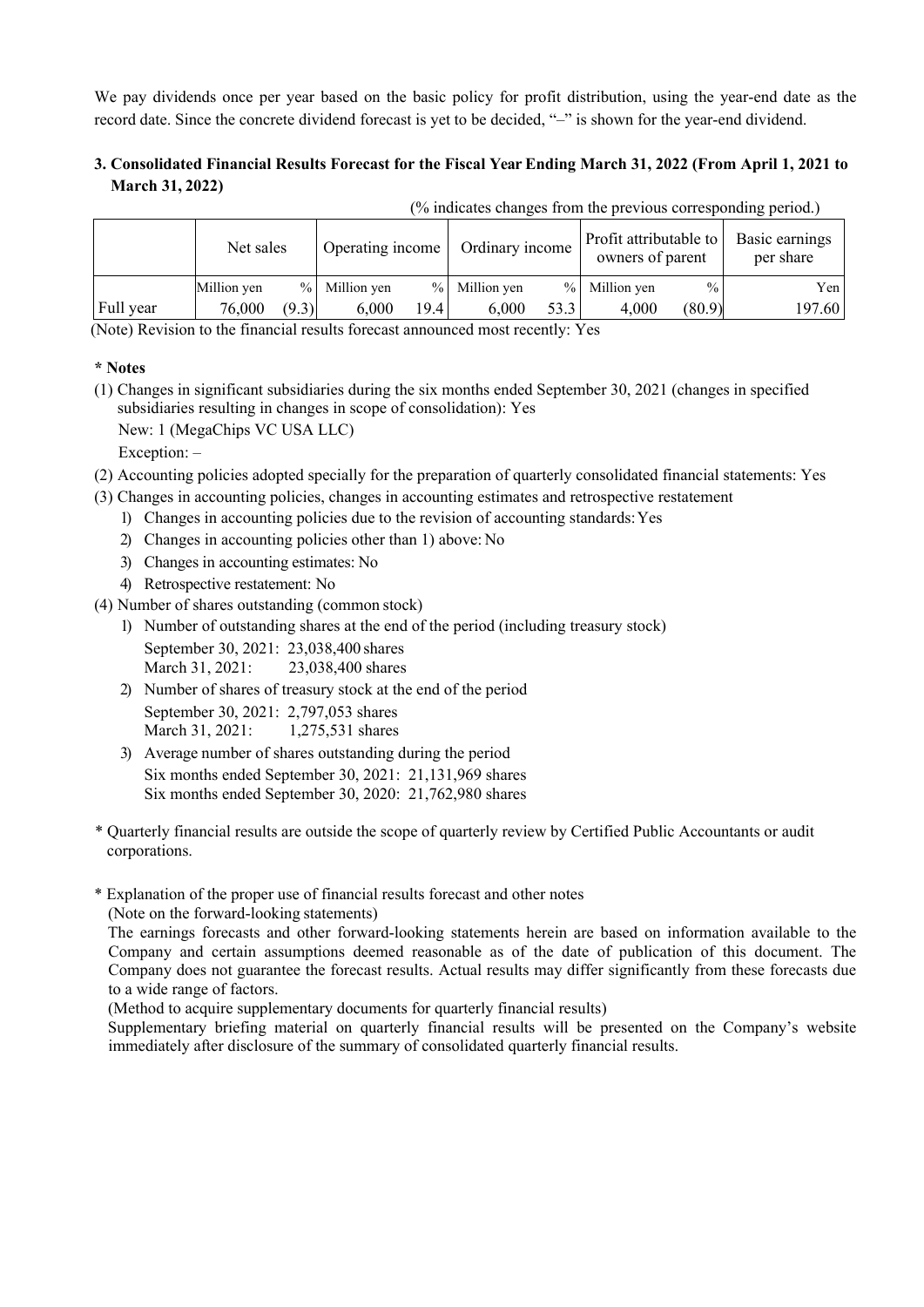| (2) Overview of the financial position material contracts and position p. 2                                                                                                                                                                                                                                                           |  |
|---------------------------------------------------------------------------------------------------------------------------------------------------------------------------------------------------------------------------------------------------------------------------------------------------------------------------------------|--|
| (3) Overview of forward-looking statements (such as consolidated earnings forecast) $\cdot$ P. 3                                                                                                                                                                                                                                      |  |
|                                                                                                                                                                                                                                                                                                                                       |  |
|                                                                                                                                                                                                                                                                                                                                       |  |
| (2) Quarterly consolidated statements of income and statements of comprehensive                                                                                                                                                                                                                                                       |  |
| $\frac{1}{2}$ ncome $\cdots$ $\cdots$ $\cdots$ $\cdots$ $\cdots$ $\cdots$ $\cdots$ $\cdots$ $\cdots$ $\cdots$ $\cdots$ $\cdots$ $\cdots$ $\cdots$ $\cdots$ $\cdots$ $\cdots$ $\cdots$ $\cdots$ $\cdots$ $\cdots$ $\cdots$ $\cdots$ $\cdots$ $\cdots$ $\cdots$ $\cdots$ $\cdots$ $\cdots$ $\cdots$ $\cdots$ $\cdots$ $\cdots$ $\cdots$ |  |
|                                                                                                                                                                                                                                                                                                                                       |  |
| (4) Notes relating to quarterly consolidated financial statements ………………………… P. 9                                                                                                                                                                                                                                                     |  |
|                                                                                                                                                                                                                                                                                                                                       |  |
| (Notes relating to significant changes in the amount of shareholders' equity) ……… P. 9                                                                                                                                                                                                                                                |  |
| (Adoption of special accounting methods for preparation of quarterly consolidated                                                                                                                                                                                                                                                     |  |
|                                                                                                                                                                                                                                                                                                                                       |  |
| (Change in the scope of consolidation or application of the equity method)  P. 9                                                                                                                                                                                                                                                      |  |
|                                                                                                                                                                                                                                                                                                                                       |  |
|                                                                                                                                                                                                                                                                                                                                       |  |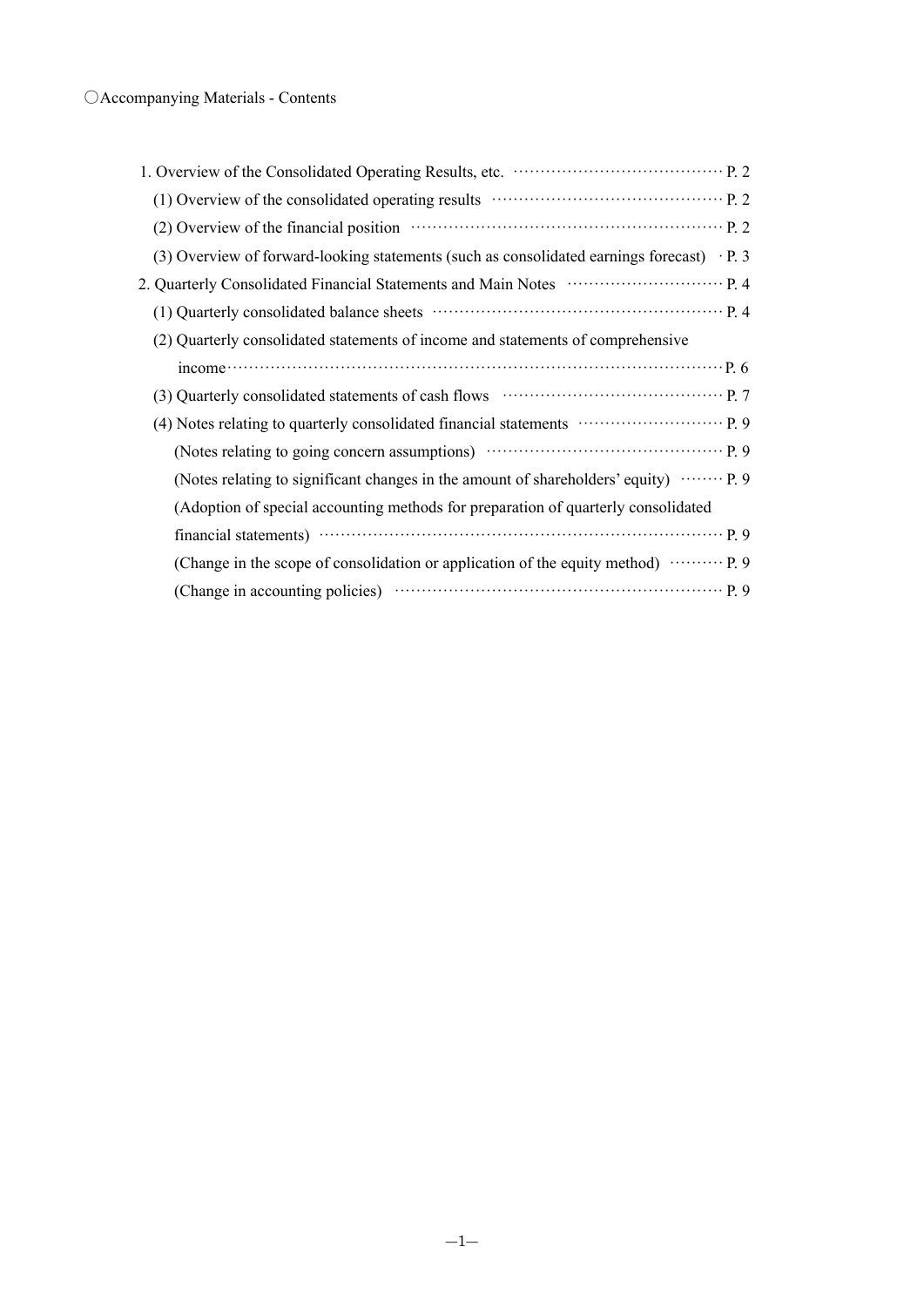1.Overview of the Consolidated Operating Results, etc.

(1) Overview of the consolidated operating results

In the electronic machinery and equipment industry during the current consolidated cumulative second quarter, demand for industrial electronics, consumer electronics, and electronic components and devices increased, with the market increase for electronic machinery and equipment industry as a whole compared to the same quarter of the previous consolidated fiscal.

In the ASIC business, the Group is providing optimal solutions for applications in client devices, machines and services, not only in the mainstay game console, digital camera and office machine sectors, but also to service major customers both inside and outside Japan in the industrial equipment area. Our competitive advantage is our ability to develop and supply System LSIs with unique algorithm architecture to solve our customers' problems based on our deep understanding of our customers' applications and our core proprietary technology.

In the ASSP business, to achieve further growth in a world where innovation in telecommunication technologies is occurring at a breakneck pace, the Company is concentrating its management resources on launching new LSI businesses, targeting fields where future growth is expected, such as the fields of in-vehicle devices, industrial equipment, telecommunications infrastructure, energy control, and robotics. MegaChips strives to foster new businesses that will become important pillars for future profits by developing and providing a superior, value-added solution capable of differentiation through initiatives to enhance the competitiveness of the analog circuits' development and design technology and engaging in strategic collaboration with businesses inside and outside Japan.

As consolidated operating results for the current consolidated cumulative second quarter, the MegaChips Group saw net sales of ¥38,903 million (a decrease of 15.3% from the same quarter of the previous consolidated fiscal year), mainly due to the decrease in net sales of SiTime Corporation in connection with it becoming an affiliated company from the second quarter of the previous fiscal year and the decrease in net sales of timing controller LSIs for LCD panels whose orders had ceased in the third quarter of the previous fiscal year, while, on the other hand, there was a steady demand primarily in the ASIC business for LSIs for storing game software (customized memories).

With regard to profits, as a result of, among other things, a reduction in SiTime Corporation's selling, general and administrative expenses in connection with it becoming an affiliated company from the second quarter of the previous fiscal year and improved business efficiency, operating profits amounted to ¥4,112 million (a 71.4% increase from the same quarter of the previous consolidated fiscal year). In addition, the Company saw ordinary profits of ¥3,665 million (a 161.7% increase from the same quarter in the previous consolidated fiscal year) due to the share of loss of entities accounted for using the equity method (including amortization of goodwill, etc.) of ¥353 million incurred by SiTime Corporation, an equity method affiliate. The quarterly profit attributable to owners of the parent was ¥2,286 million (a 3.9% increase from the same quarter in the previous consolidated fiscal year).

Because the MegaChips Group operates as one business segment, no statement related to segment information has been presented.

#### (2) Overview of the financial position

Total assets as of the end of the second quarter of the current consolidated fiscal year amounted to ¥80,459 million (an increase of ¥5,832 million from the end of the previous consolidated fiscal year). Comparing major assets with the end of the previous consolidated fiscal year, while accounts receivable-other and investment securities increased by ¥20,902 million and ¥1,087 million, respectively, cash and deposits decreased by ¥5,595 million, notes, accounts receivable-trade and contract assets decreased by ¥9,107 million, and merchandise and finished goods decreased by ¥1,457 million .

Total liabilities amounted to ¥34,344 million (an increase of ¥9,760 million from the previous fiscal year). Comparing major liabilities with the end of the previous consolidated fiscal year, while notes and accounts payable-trade and short-term loans payable increased by ¥5,534 million and ¥10,000 million , respectively, the current portion of long-term loans payable and income taxes payable decreased by ¥1,895 million and ¥5,229 million, respectively.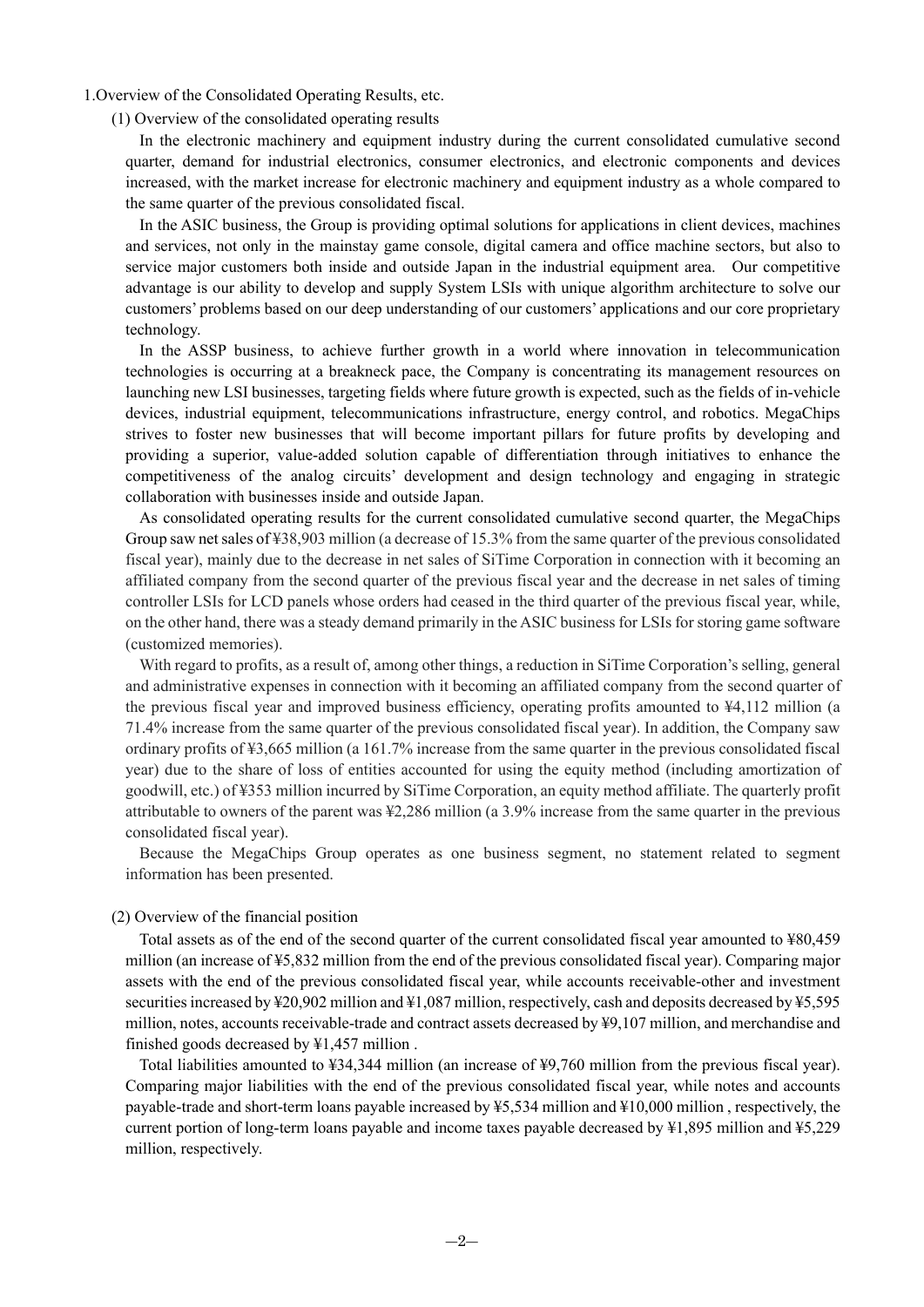The MegaChips Group's net assets amounted to ¥46,115 million (a decrease of ¥3,928 million from the end of the previous consolidated fiscal year). Comparing major assets with the end of the previous consolidated fiscal year, the net assets were attributable to, among other factors, to the fact that quarterly profits attributable to owners of the parent was ¥2,286 million, dividends of surplus were ¥1,741 million, and the purchase of treasury shares increased by ¥4,957 million, mainly due to the acquisition of treasury shares. As a result, the ratio of net worth to total assets was 57.3% (a decrease of 9.8 percentage points from the end of the previous consolidated fiscal year).

Cash and cash equivalents ("net cash") were recorded at ¥15,812 million at the end of the second quarter of the current consolidated fiscal year, a decrease of ¥5,595 million from the end of the previous consolidated fiscal year (compared to an increase of ¥790 million in the quarter of the previous consolidated fiscal year). The situation of cash flows for the current consolidated cumulative second quarter is as follows.

Net cash used in operating activities amounted to ¥5,706 million (compared to net cash of ¥5,117 million provided by such activities in the same quarter of the previous consolidated fiscal year). This was mainly due to, profits before income taxes of ¥3,724 million, a decrease in inventories of ¥1,267 million, an increase in notes and accounts payable-trade of ¥5,534 million, an increase in notes and accounts receivable-trade of ¥6,031 million, an increase in other assets of ¥4,314 million, and income taxes paid of ¥6,443 million.

Net cash used in investing activities amounted to  $\frac{1384}{1384}$  million (compared to net cash of  $\frac{1035}{1035}$  million used in such activities in the same quarter of the previous consolidated fiscal year). This is largely the result of expenses of ¥310 million for the purchase of property, plant and equipment, ¥512 million for the purchase of investment securities, and ¥331 million for the purchase of shares of subsidiaries and associates.

As a result, the free cash flow, consisting of the net cash provided by or used in operating activities or investing activities, resulted in ¥7,091 million net cash (compared to ¥4,081 million net cash provided in the same quarter of the previous consolidated fiscal year).

Net cash provided by financing activities amounted to ¥1,365 million (compared to net cash of ¥3,090 million provided by such activities in the same quarter of the previous consolidated fiscal year). This was mainly due to a net increase in short-term loans payable of ¥10,000 million , while there were repayments of long-term loans payable of ¥1,895 million , purchase of treasury shares for ¥4,999 million , and cash dividends paid of ¥1,736 million .

#### (3) Overview of forward-looking statements (such as consolidated earnings forecasts)

Mainly due to the fact that demand for LSIs for storing game software (custom memories) is expected to exceed the Company's previous forecast, the Company has revised its consolidated earnings forecast for the fiscal year ending March 31, 2022, as stated in the "Consolidated Financial Results for the Fiscal Year Ended March 31, 2021 (Japanese GAAP)" released on May 14, 2021. For details, please refer to the "Notice Concerning Revision of Earnings Forecast" released today.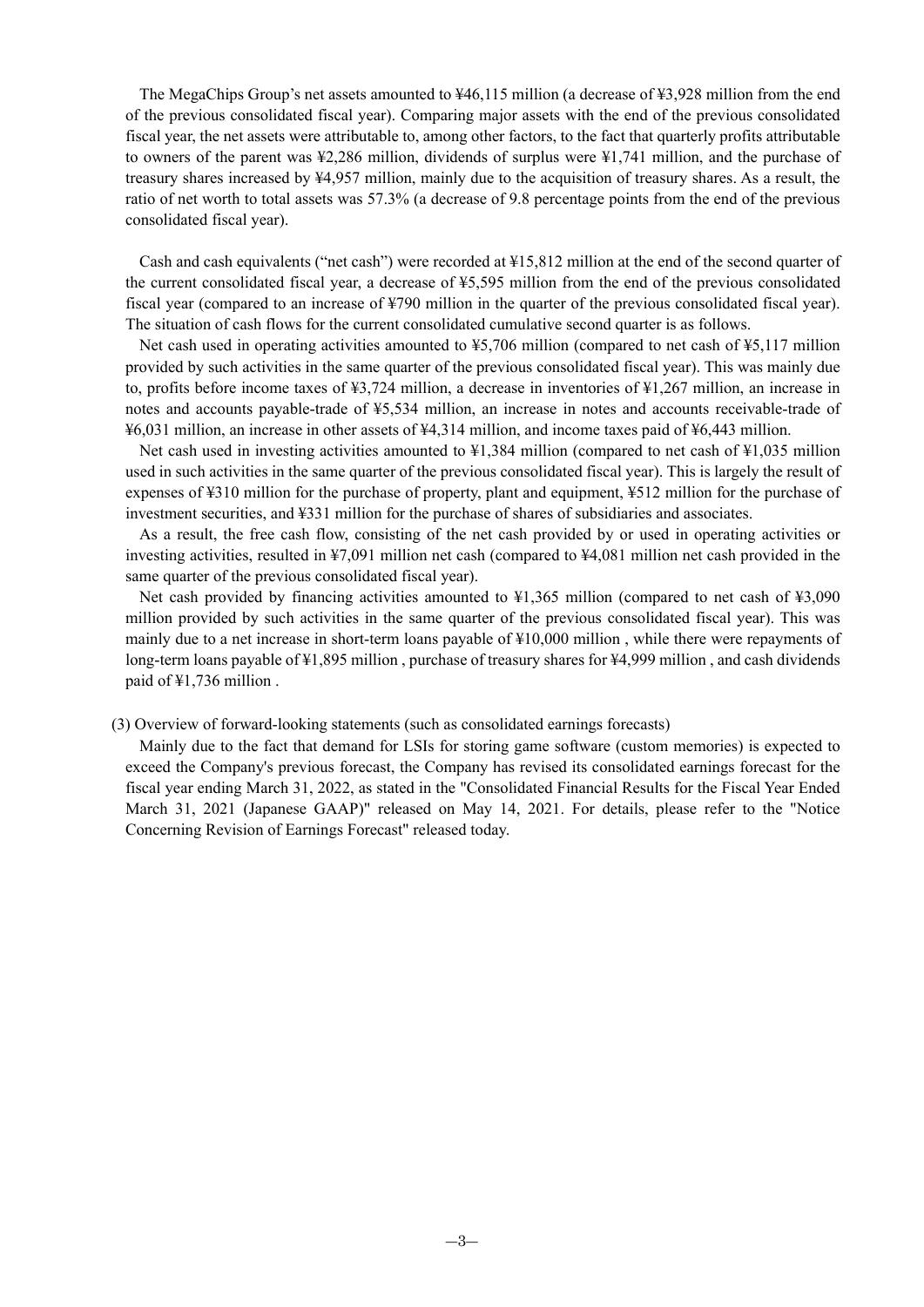### 2. Second Consolidated Financial Statement and Main Notes

(1) Quarterly Consolidated Balance Sheet

|                                                            |                                                                | (Unit: Thousand yen)                                                  |
|------------------------------------------------------------|----------------------------------------------------------------|-----------------------------------------------------------------------|
|                                                            | Previous consolidated<br>fiscal year<br>(Ended March 31, 2021) | Current second consolidated<br>fiscal quarter<br>(September 30, 2021) |
| Assets                                                     |                                                                |                                                                       |
| Current assets                                             |                                                                |                                                                       |
| Cash and deposits                                          | 21,407,837                                                     | 15,812,620                                                            |
| Notes and accounts receivable-trade                        | 23,071,412                                                     |                                                                       |
| Notes and accounts receivable-trade and<br>contract assets |                                                                | 13,964,014                                                            |
| Merchandise and finished goods                             | 3,116,736                                                      | 1,658,932                                                             |
| Work in progress                                           | 650,911                                                        | 803,499                                                               |
| Raw materials and supplies                                 | 227,705                                                        | 302,454                                                               |
| Accounts receivable other                                  | 4,467                                                          | 20,907,460                                                            |
| Other                                                      | 2,388,454                                                      | 1,026,756                                                             |
| Allowance for doubtful accounts                            | (1, 359)                                                       | (1,767)                                                               |
| Total current assets                                       | 50,866,164                                                     | 54,473,970                                                            |
| Non-current assets                                         |                                                                |                                                                       |
| Property, plant, and equipment                             |                                                                |                                                                       |
| <b>Buildings</b>                                           | 2,431,492                                                      | 2,428,394                                                             |
| Accumulated depreciation                                   | (2,107,337)                                                    | (2,118,414)                                                           |
| Buildings (net)                                            | 324,155                                                        | 309,979                                                               |
| Other                                                      | 7,352,565                                                      | 7,427,137                                                             |
| Accumulated depreciation                                   | (6,178,410)                                                    | (6,181,081)                                                           |
| Other (net)                                                | 1,174,155                                                      | 1,246,056                                                             |
| Total property, plant, and equipment                       | 1,498,311                                                      | 1,556,035                                                             |
| Intangible assets                                          |                                                                |                                                                       |
| Other                                                      | 558,114                                                        | 678,654                                                               |
| Total intangible assets                                    | 558,114                                                        | 678,654                                                               |
| Investments and other assets                               |                                                                |                                                                       |
| Investment securities                                      | 3,590,087                                                      | 4,677,139                                                             |
| Shares of subsidiaries and associates                      | 11,958,131                                                     | 12,822,524                                                            |
| Long-term prepaid debt                                     | 1,247,326                                                      | 1,103,355                                                             |
| Deferred tax assets                                        | 1,864,528                                                      | 2,339,879                                                             |
| Other                                                      | 3,044,623                                                      | 2,808,090                                                             |
| Total investment and other assets                          | 21,704,697                                                     | 23,750,989                                                            |
| Total non-current assets                                   | 23,761,123                                                     | 25,985,678                                                            |
| Total assets                                               | 74,627,287                                                     | 80,459,649                                                            |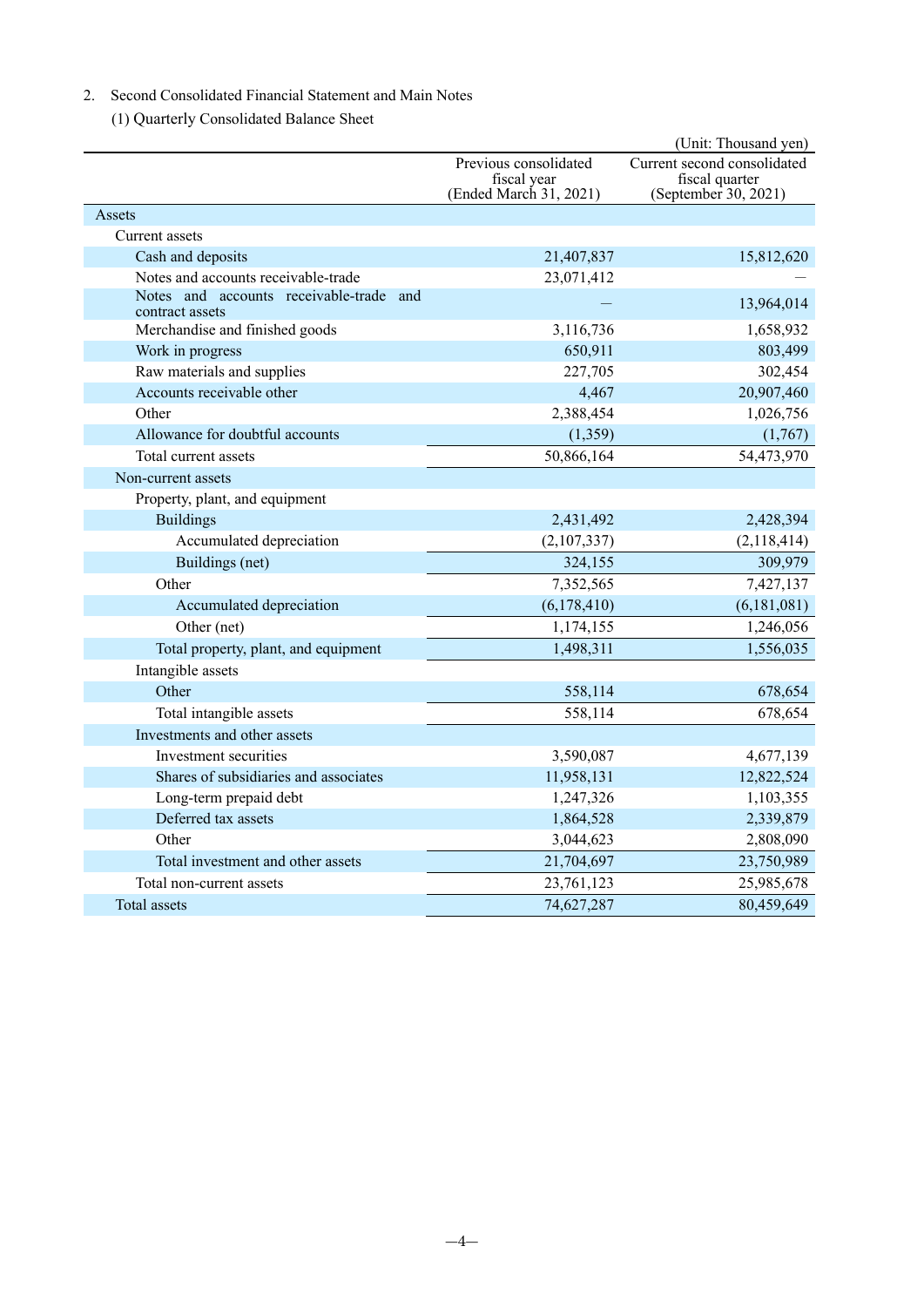|                                                          |                                                                | (Unit: Thousand yen)                                                  |
|----------------------------------------------------------|----------------------------------------------------------------|-----------------------------------------------------------------------|
|                                                          | Previous consolidated<br>fiscal year<br>(Ended March 31, 2021) | Current second consolidated<br>fiscal quarter<br>(September 30, 2021) |
| Liabilities                                              |                                                                |                                                                       |
| <b>Current liabilities</b>                               |                                                                |                                                                       |
| Notes and accounts payable-trade                         | 9,486,207                                                      | 15,020,215                                                            |
| Short-term loans payable                                 | 2,000,000                                                      | 12,000,000                                                            |
| Current portion of long-term loans payable               | 2,790,000                                                      | 895,000                                                               |
| Income taxes payable                                     | 6,762,580                                                      | 1,533,099                                                             |
| Provision for bonuses                                    | 664,636                                                        | 438,118                                                               |
| Provision for loss on construction contracts             | 16,388                                                         | 33,987                                                                |
| Other provisions                                         |                                                                | 95,000                                                                |
| Other                                                    | 2,105,916                                                      | 3,629,866                                                             |
| Total current liabilities                                | 23,825,729                                                     | 33,645,287                                                            |
| Non-current liabilities                                  |                                                                |                                                                       |
| Other                                                    | 758,073                                                        | 699,149                                                               |
| Total non-current liabilities                            | 758,073                                                        | 699,149                                                               |
| <b>Total liabilities</b>                                 | 24,583,802                                                     | 34, 344, 437                                                          |
| Net assets                                               |                                                                |                                                                       |
| Shareholders' equity                                     |                                                                |                                                                       |
| Capital stock                                            | 4,840,313                                                      | 4,840,313                                                             |
| Capital surplus                                          | 9,362,461                                                      | 9,389,090                                                             |
| Retained earnings                                        | 34,446,477                                                     | 33,928,182                                                            |
| Treasury shares                                          | (1,609,380)                                                    | (6, 566, 584)                                                         |
| Total shareholders' equity                               | 47,039,871                                                     | 41,591,002                                                            |
| Accumulated and other comprehensive income               |                                                                |                                                                       |
| Valuation difference on available-for-sale<br>securities | 3,054,006                                                      | 3,591,310                                                             |
| Foreign currency adjustment                              | (50, 393)                                                      | 932,898                                                               |
| Total accumulated and other comprehensive<br>income      | 3,003,613                                                      | 4,524,209                                                             |
| Total net assets                                         | 50,043,484                                                     | 46,115,212                                                            |
| Total liabilities and net assets                         | 74,627,287                                                     | 80,459,649                                                            |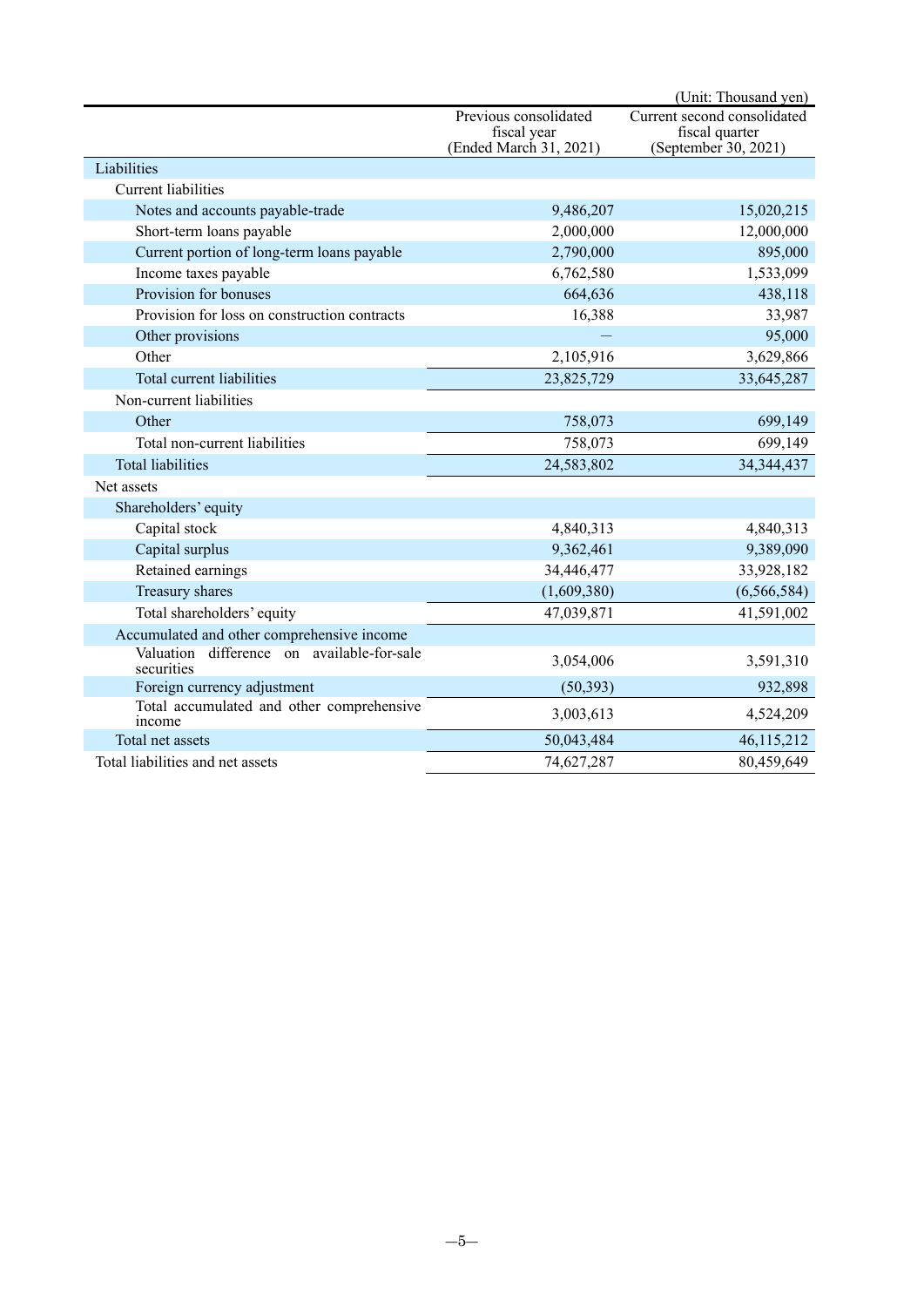(2) Quarterly statements of income and statements comprehensive income

Consolidated cumulative second quarter

|                                                                                      |                                                     | (Unit: Thousand yen)                                |
|--------------------------------------------------------------------------------------|-----------------------------------------------------|-----------------------------------------------------|
|                                                                                      | Previous consolidated                               | Current consolidated                                |
|                                                                                      | cumulative second quarter<br>(From April 1, 2020 to | cumulative second quarter<br>(From April 1, 2021 to |
|                                                                                      | September, 30, 2020)                                | September 30, 2021)                                 |
| Net sales                                                                            | 45,912,609                                          | 38,903,961                                          |
| Cost of sales                                                                        | 38,371,403                                          | 31,973,546                                          |
| Gross profits                                                                        | 7,541,206                                           | 6,930,415                                           |
| Selling, general and administrative expenses                                         | 5,142,273                                           | 2,818,407                                           |
| Operating profits (or operating losses)                                              | 2,398,932                                           | 4,112,007                                           |
| Non-operating profits                                                                |                                                     |                                                     |
| Interest income                                                                      | 9,064                                               | 1,385                                               |
| Gain on investments in partnership                                                   |                                                     | 11,725                                              |
| Gain on forfeiture of unclaimed dividends                                            | 1,155                                               | 1,166                                               |
| Miscellaneous income                                                                 | 5,335                                               | 3,901                                               |
| Total non-operating income                                                           | 15,556                                              | 18,178                                              |
| Non-operating expenses                                                               |                                                     |                                                     |
| Interest expenses                                                                    | 129,744                                             | 15,608                                              |
| Share of loss of entities accounted for using<br>equity method                       | 515,386                                             | 353,625                                             |
| Foreign exchange losses                                                              | 281,355                                             | 7,628                                               |
| Miscellaneous losses                                                                 | 87,506                                              | 87,701                                              |
| Total non-operating expenses                                                         | 1,013,992                                           | 464,564                                             |
| Ordinary profit (loss)                                                               | 1,400,496                                           | 3,665,622                                           |
| Extraordinary profit                                                                 |                                                     |                                                     |
| Gain on sales of shares of subsidiaries                                              | 3,627,111                                           |                                                     |
| Gain on change in equity                                                             | 14,850                                              | 58,807                                              |
| Gain on transfer of business                                                         | 41,653                                              |                                                     |
| Total extraordinary income                                                           | 3,683,615                                           | 58,807                                              |
| <b>Extraordinary</b> losses                                                          |                                                     |                                                     |
| Loss on retirement of non-current assets                                             | 1,472,055                                           |                                                     |
| Impairment loss                                                                      | 406,495                                             |                                                     |
| Loss on liquidation of subsidiaries and associates                                   | 26,231                                              |                                                     |
| Loss on transfer of leasehold contracts                                              | 194,754                                             |                                                     |
| Total extraordinary losses                                                           | 2,099,536                                           |                                                     |
| Profit (loss) before quarterly income taxes                                          | 2,984,574                                           | 3,724,429                                           |
| Corporate taxes                                                                      | 1,037,320                                           | 1,438,342                                           |
| Quarterly net income or quarterly net loss                                           | 1,947,254                                           | 2,286,087                                           |
| (Breakdown)                                                                          |                                                     |                                                     |
| Profit (loss) attributable to owners of parent                                       | 2,199,430                                           | 2,286,087                                           |
| Profit (loss) attributable to non-controlling interests                              | (252, 175)                                          |                                                     |
| Other comprehensive income                                                           |                                                     |                                                     |
| available-for-sale<br>Valuation<br>difference<br>on<br>securities                    | (488, 814)                                          | 537,303                                             |
| Foreign currency translation adjustment                                              | 724,997                                             | 159,841                                             |
| Share of other comprehensive income of entities<br>accounted for using equity method | (86,253)                                            | 823,451                                             |
| Total other comprehensive income                                                     | 149,928                                             | 1,520,596                                           |
| Quarterly comprehensive income                                                       | 2,097,183                                           | 3,806,684                                           |
| (Breakdown)                                                                          |                                                     |                                                     |
| Comprehensive income attributable to owners of<br>parent                             | 2,364,589                                           | 3,806,684                                           |
| Comprehensive income attributable to non-<br>controlling interests                   | (267, 405)                                          |                                                     |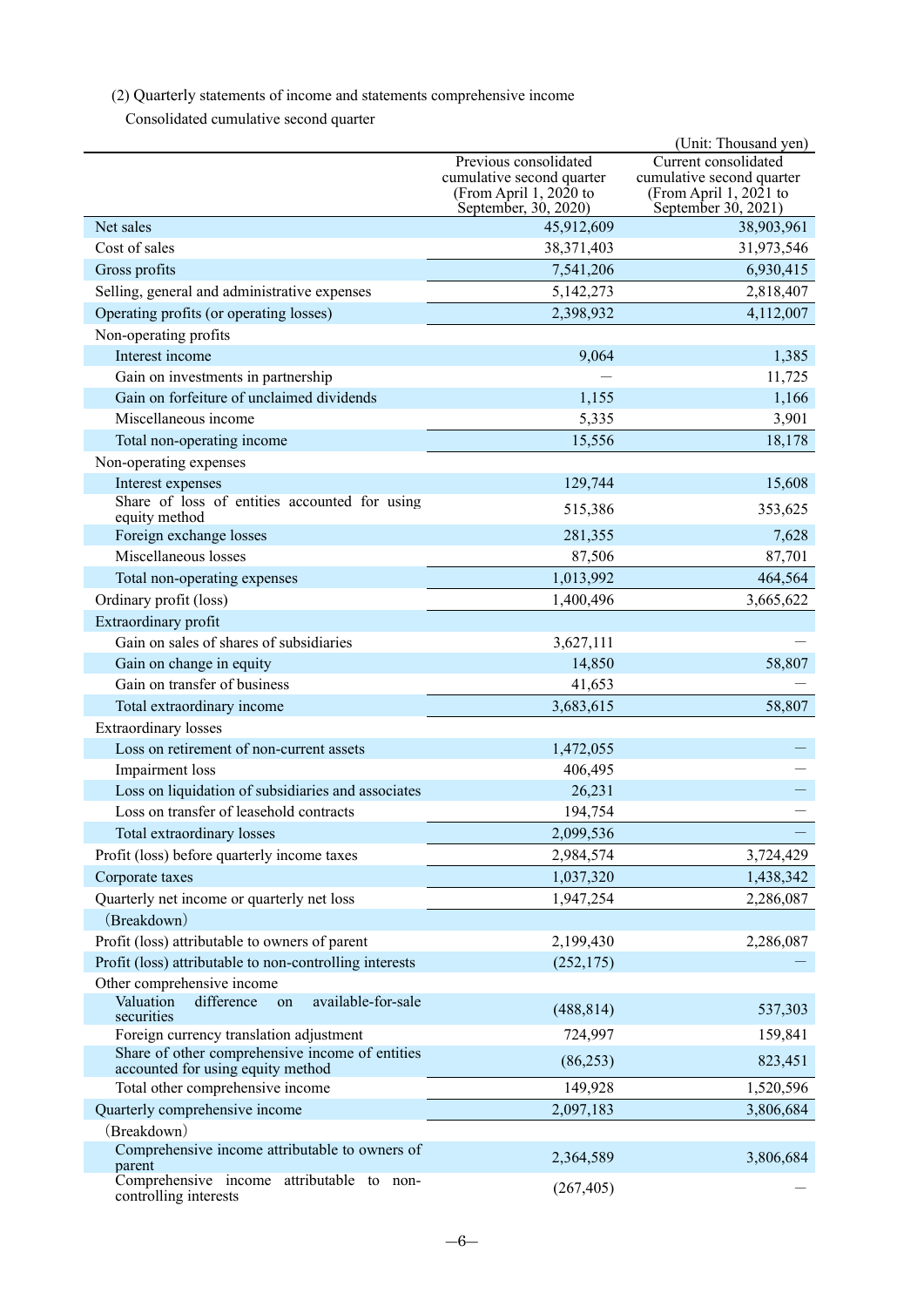## (3) Quarterly consolidated statements of cash flows

|                                                                                                |                                                                                                      | (Unit: Thousand yen)                                                                               |
|------------------------------------------------------------------------------------------------|------------------------------------------------------------------------------------------------------|----------------------------------------------------------------------------------------------------|
|                                                                                                | Previous consolidated<br>cumulative second quarter<br>(From April 1, 2020 to<br>September, 30, 2020) | Current consolidated<br>cumulative second quarter<br>(From April 1, 2021 to<br>September 30, 2021) |
| Cash flow from operating activities                                                            |                                                                                                      |                                                                                                    |
| Profit (loss) before income taxes                                                              | 2,984,574                                                                                            | 3,724,429                                                                                          |
| Depreciation                                                                                   | 1,007,518                                                                                            | 144,249                                                                                            |
| Amortization of goodwill                                                                       | 396,614                                                                                              |                                                                                                    |
| Amortization of long-term prepaid debt                                                         | 406,897                                                                                              | 317,897                                                                                            |
| Increase (decrease) in provision for bonuses                                                   | 118,073                                                                                              | (226,703)                                                                                          |
| Increase (decrease) in provision for construction<br>contracts                                 | 2,795                                                                                                | 17,599                                                                                             |
| Interest and dividend income                                                                   | (9,064)                                                                                              | (1,385)                                                                                            |
| Interest expenses                                                                              | 129,744                                                                                              | 15,608                                                                                             |
| Shares of profit (loss) of entities accounted for<br>using equity method                       | 515,386                                                                                              | 353,625                                                                                            |
| Loss on retirement of non-current assets                                                       | 1,472,055                                                                                            |                                                                                                    |
| Accumulated impairment loss                                                                    | 406,495                                                                                              |                                                                                                    |
| Loss (gains) on sales of shares of subsidiaries                                                | (3,627,111)                                                                                          |                                                                                                    |
| Loss (gain) on change in equity                                                                | (14, 850)                                                                                            | (58, 807)                                                                                          |
| Decrease (increase) in notes and accounts<br>receivable-trade                                  | (7,598,186)                                                                                          | (6,031,451)                                                                                        |
| Increase (decrease) in inventory                                                               | (1,864,367)                                                                                          | 1,267,786                                                                                          |
| Increase (decrease) in notes and accounts payable                                              | 10,890,900                                                                                           | 5,534,008                                                                                          |
| Decrease (increase) in other assets                                                            | (811, 452)                                                                                           | (4,314,831)                                                                                        |
| Increase (decrease) in other liabilities                                                       | (37, 574)                                                                                            | (25,297)                                                                                           |
| Other                                                                                          | 784,352                                                                                              | 39,766                                                                                             |
| Subtotal                                                                                       | 5,152,801                                                                                            | 756,494                                                                                            |
| Interest and dividend income received                                                          | 9,081                                                                                                | 1,385                                                                                              |
| Interest expenses paid                                                                         | (104, 108)                                                                                           | (21,089)                                                                                           |
| Corporate and other tax refunds                                                                | 173,561                                                                                              | 836                                                                                                |
| Corporate and other income taxes paid                                                          | (113, 774)                                                                                           | (6,443,841)                                                                                        |
| Cash flows from operating activities                                                           | 5,117,562                                                                                            | (5,706,213)                                                                                        |
| Cash flows from investing activities                                                           |                                                                                                      |                                                                                                    |
| Purchase of property, plant and equipment                                                      | (412,089)                                                                                            | (310, 153)                                                                                         |
| Purchase of intangible assets                                                                  | (229, 893)                                                                                           | (163, 051)                                                                                         |
| Purchase of investment securities                                                              |                                                                                                      | (512, 512)                                                                                         |
| Proceeds from sales of shares of subsidiaries<br>resulting in change in scope of consolidation | 225,841                                                                                              |                                                                                                    |
| Purchase of shares of subsidiaries and associates                                              |                                                                                                      | (331,740)                                                                                          |
| Purchase of long-term prepaid expenses                                                         | (241, 514)                                                                                           | (68,092)                                                                                           |
| Payments for sale of business                                                                  | (226, 146)                                                                                           |                                                                                                    |
| Other                                                                                          | (151, 825)                                                                                           | 696                                                                                                |
| Cash flows from investing activities                                                           | (1,035,627)                                                                                          | (1,384,853)                                                                                        |
| Cash flows from financing activities                                                           |                                                                                                      |                                                                                                    |
| Net increase (decrease) in short-term loans<br>payable                                         | 5,479,470                                                                                            | 10,000,000                                                                                         |
| Repayments of long-term loans payable                                                          | (8,000,000)                                                                                          | (1,895,000)                                                                                        |
| Purchase of treasury shares                                                                    |                                                                                                      | (4,999,874)                                                                                        |
| Cash dividends paid                                                                            | (368, 765)                                                                                           | (1,736,378)                                                                                        |
| Other                                                                                          | (201, 387)                                                                                           | (3,737)                                                                                            |
| Cash flows from financing activities                                                           | (3,090,682)                                                                                          | 1,365,009                                                                                          |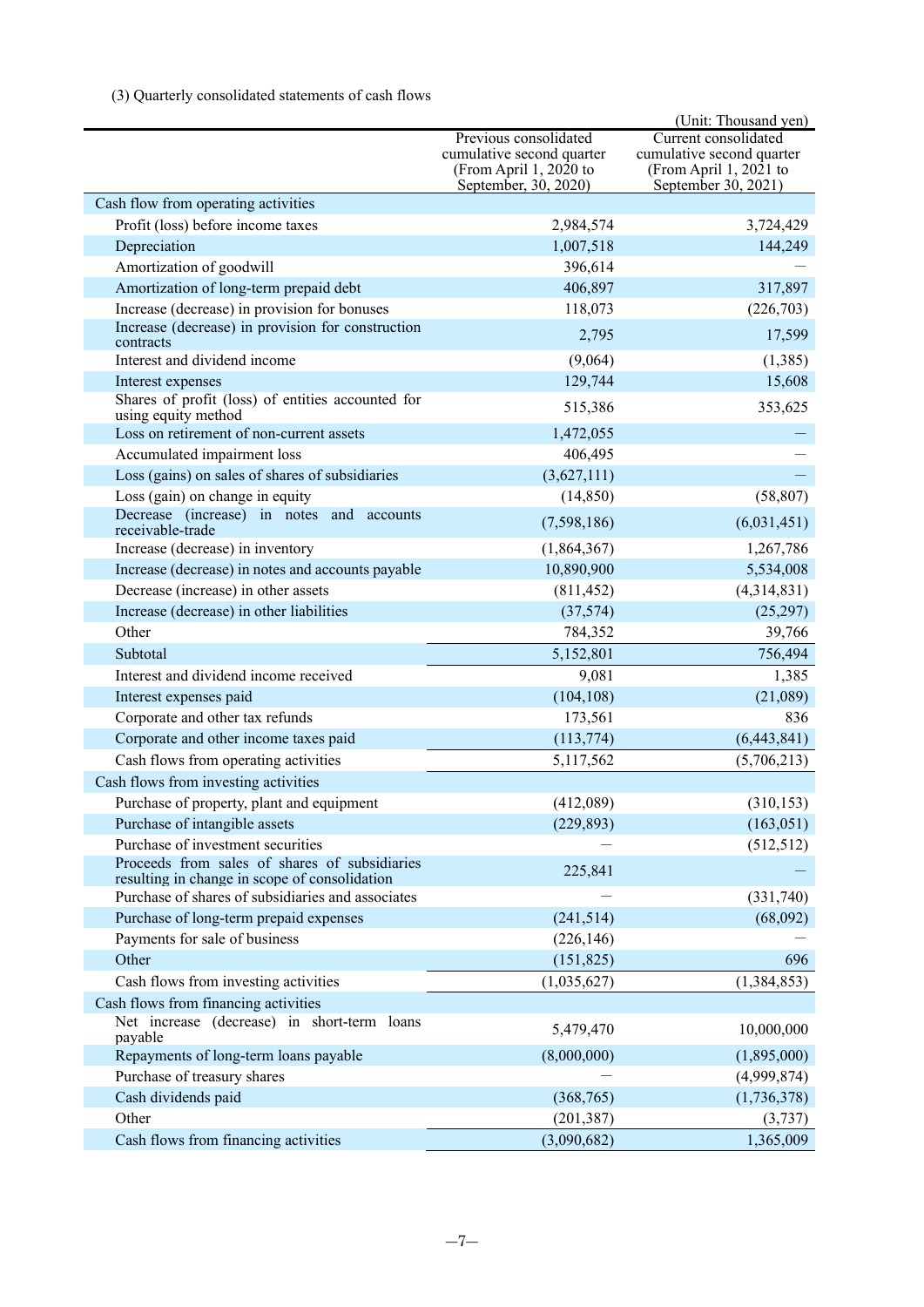|                                                                |                                                                                                      | (Unit: Thousand yen)                                                                               |
|----------------------------------------------------------------|------------------------------------------------------------------------------------------------------|----------------------------------------------------------------------------------------------------|
|                                                                | Previous consolidated<br>cumulative second quarter<br>(From April 1, 2020 to<br>September, 30, 2020) | Current consolidated<br>cumulative second quarter<br>(From April 1, 2021 to<br>September 30, 2021) |
| Effect of exchange rate change on cash and cash<br>equivalents | (200, 365)                                                                                           | 130,841                                                                                            |
| Net increase (decrease) in cash and cash equivalents           | 790,885                                                                                              | (5,595,216)                                                                                        |
| Cash and cash equivalents beginning of quarter<br>balance      | 17,219,421                                                                                           | 21,407,837                                                                                         |
| Cash and cash equivalents end of quarter balance               | 18,010,307                                                                                           | 15,812,620                                                                                         |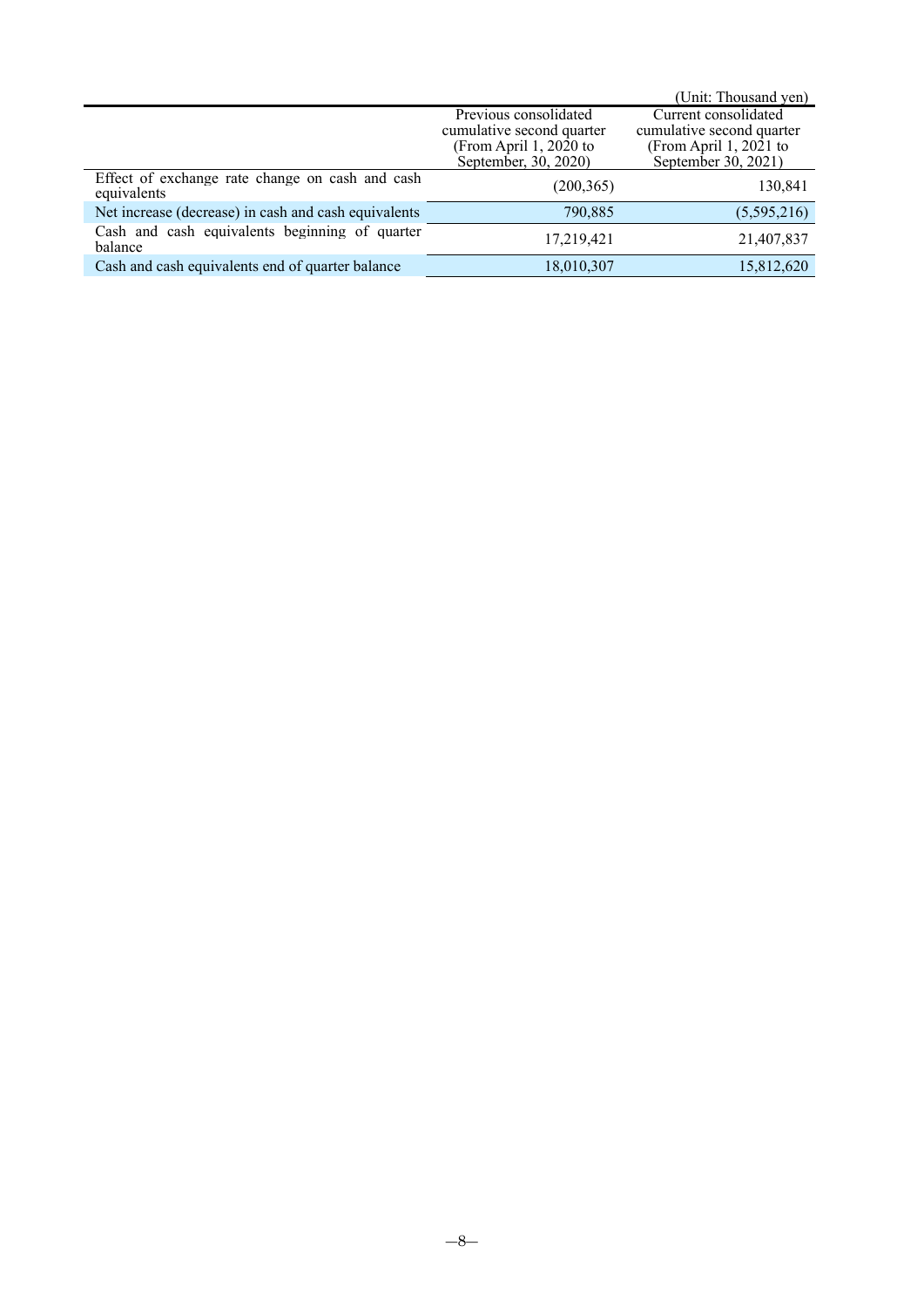(4) Notes relating to quarterly consolidated financial statements

(Notes relating to going concern assumptions)

None

(Notes relating to significant changes in the amount of shareholders' equity)

The Company repurchased 1,542,500 treasury shares pursuant to a resolution adopted at the Board of Directors meeting held on May 14, 2021. As a result, treasury shares increased by ¥4,999,799 thousand in the current consolidated cumulative second quarter, and treasury shares amounted to ¥6,566,584 thousand at the end of the second quarter of the current consolidated fiscal year.

(Adoption of special accounting methods for preparation of quarterly consolidated financial statement) (Calculation of tax expenses)

Taxes expenses are calculated by multiplying quarterly income before income taxes by an estimated effective tax rate reasonably estimated after applying tax effect accounting to income before income taxes for the consolidated year.

(Changes in the scope of consolidation or application of the equity method)

(Changes in the scope of consolidation)

MegaChips VC USA LLC has been included in the scope of consolidation since it was newly established in the first quarter of the current consolidated fiscal year.

#### (Changes in accounting policies)

(Use of Accounting Standard for Revenue Recognition)

The Company has applied the "Revised Accounting Standard for Revenue Recognition, etc." (ASBJ Statement No. 29, March 31, 2020, the "Accounting Standard for Revenue Recognition") and other standards from the beginning of the first quarter of the current consolidated fiscal year, which recognizes revenue at the value expected to be received in exchange for the promised goods or services when control of the goods or services is transferred to the customer.

As such, the MegaChips Group has changed its method of revenue recognition from the conventional shipment time of the purchased goods to, among other factors, the time of arrival or the time of the acceptance inspection of the purchased goods. In the past, for transactions for the supply of parts and materials where there was no repurchase obligation, the consideration received from the supplier was recognized as revenue. If the parts and materials were subsequently repurchased as products from the supplier, an amount equivalent to the revenue related to the supply of parts and materials to the supplier was eliminated at the time of sale to the customer. However, the Company has changed to a method of not recognizing revenue from such supplier. In addition, for transactions in which the Company's role is to act as an agent, we previously recognized revenue based on the total amount of consideration received from the customer, but we changed to a method of recognizing revenue on a net basis.

With respect to the application of the Accounting Standard for Revenue Recognition and other standards, the Company has followed the transitional treatment prescribed in the proviso of Paragraph 84 of the Accounting Standard for Revenue Recognition. The value of the cumulative effect of retroactively applying the new accounting standard prior to the beginning of the first quarter of the current consolidated fiscal year has been added to or deducted from retained earnings at the beginning of the first quarter of the current consolidated fiscal year. The accounting policy has been applied to the relevant opening balance.

As a result, net sales for the current consolidated cumulative second quarter decreased by ¥4,600,304 thousand. The impact of this change on operating profits, ordinary income, and profit before income taxes is minimal. In addition, the balance of retained earnings at the beginning of the current fiscal quarter decreased by ¥1,063,352 thousand.